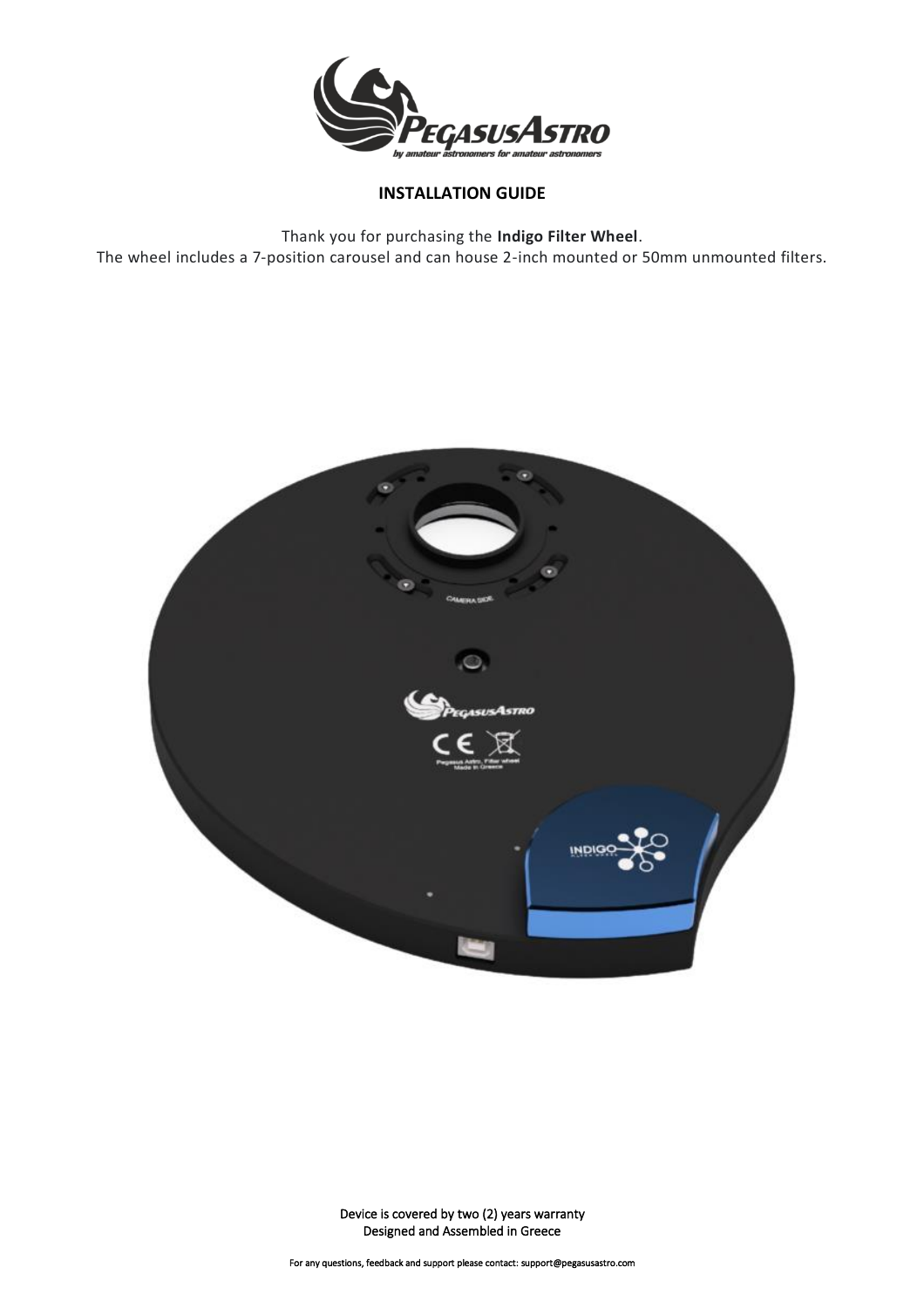#### **How to mount your filters into the wheel**



Untie the seven (7) hex screws with an Alen key and remove the lid of the filter wheel.

Place your filters into each filter number slot. Numbers are increased clockwise and there is a visible engraved number for each filter set.

If you have unmounted filters make sure to secure and grip them with the included M2 screws. (4 for each filter).

- ➢ It is highly advised to wear gloves so you won't accidentally touch the filters and transfer any sweat or oil from your fingertips to the optical surface of your filters.
- $\triangleright$  It is also advised to mount and dismount filters inside a room, away, as possible, from dusty environments.



- Carefully close the lid and place back the seven hex screws.
- Tie the screws in a diagonal way so you will not cause any tilt to the filter wheel (it is unlikely to happen but this is a golden rule in mechanics)
- Insert the USB2 cable to the filter wheel and to your PC or USB Hub.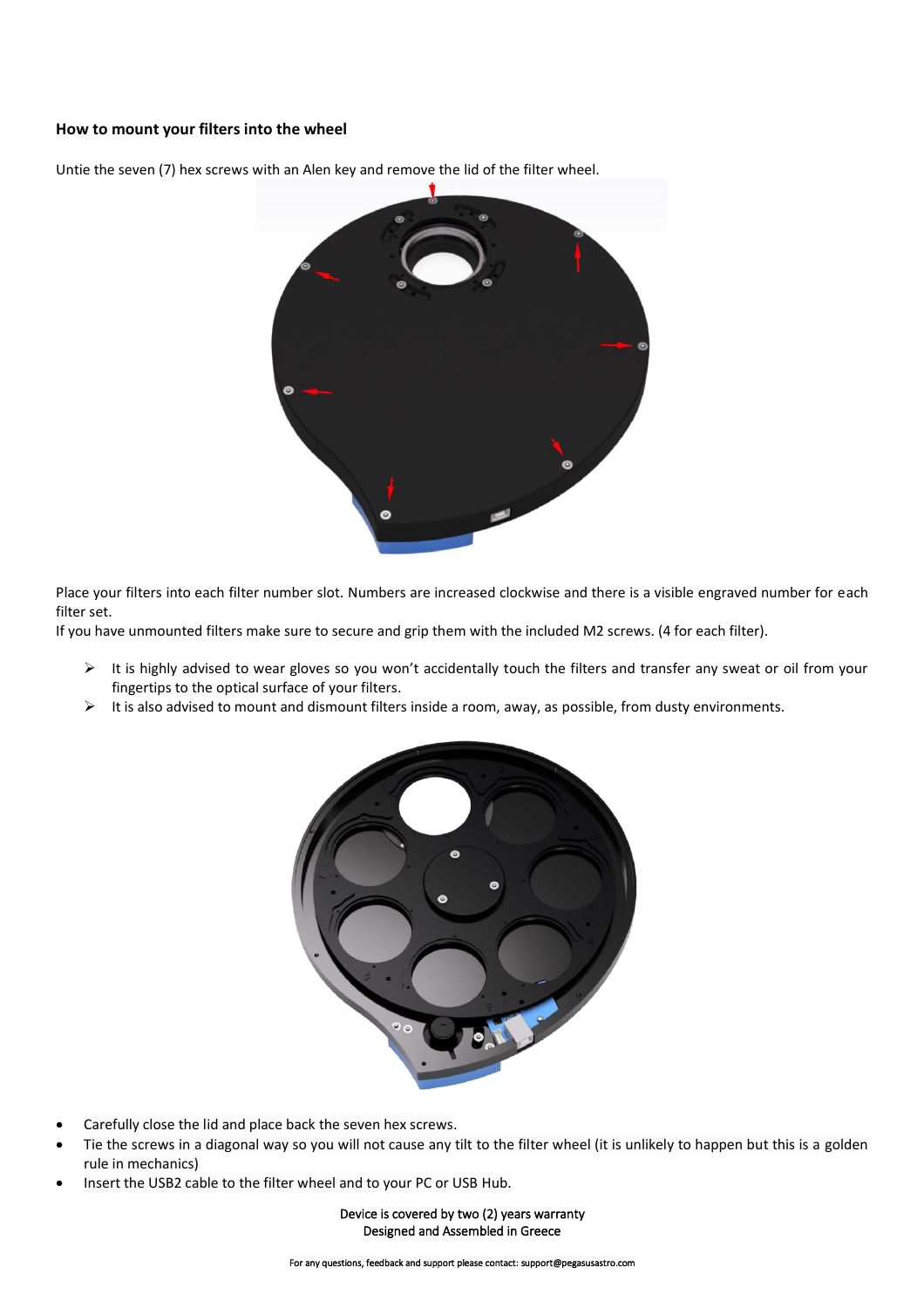• The device will load the firmware and after 4 seconds the wheel will spin in order to find the initial position and sync the optical path opening with filter number one (1) of your carousel.

#### **Accurate Filter Selection**

Filter Wheel rotates clock or counter-clockwise direction for filter selection. The wheel uses a combination of a direct drive stepper motor and an optical encoder to ensure that your filter selection is precise, and deadly accurate on every filter location

#### **Camera Connection**

The 6 screw holes on the camera side allow direct connection with astronomical cameras that follow the same 6 x hole pattern (62mm diameter pattern). A neat feature allows you to reduce the total back focus instead of placing adapters.



#### **Orientation on both adapters**

Both sides of the filter wheel have M54 (pitch 0.75mm) openings. The screw slide adapter allows you to properly align the orientation of your camera or telescope side. Just untie or remove the screws and rotate the adapter to the desired orientation. (Don't forget to put them back and securely tight them)



Device is covered by two (2) years warranty Designed and Assembled in Greece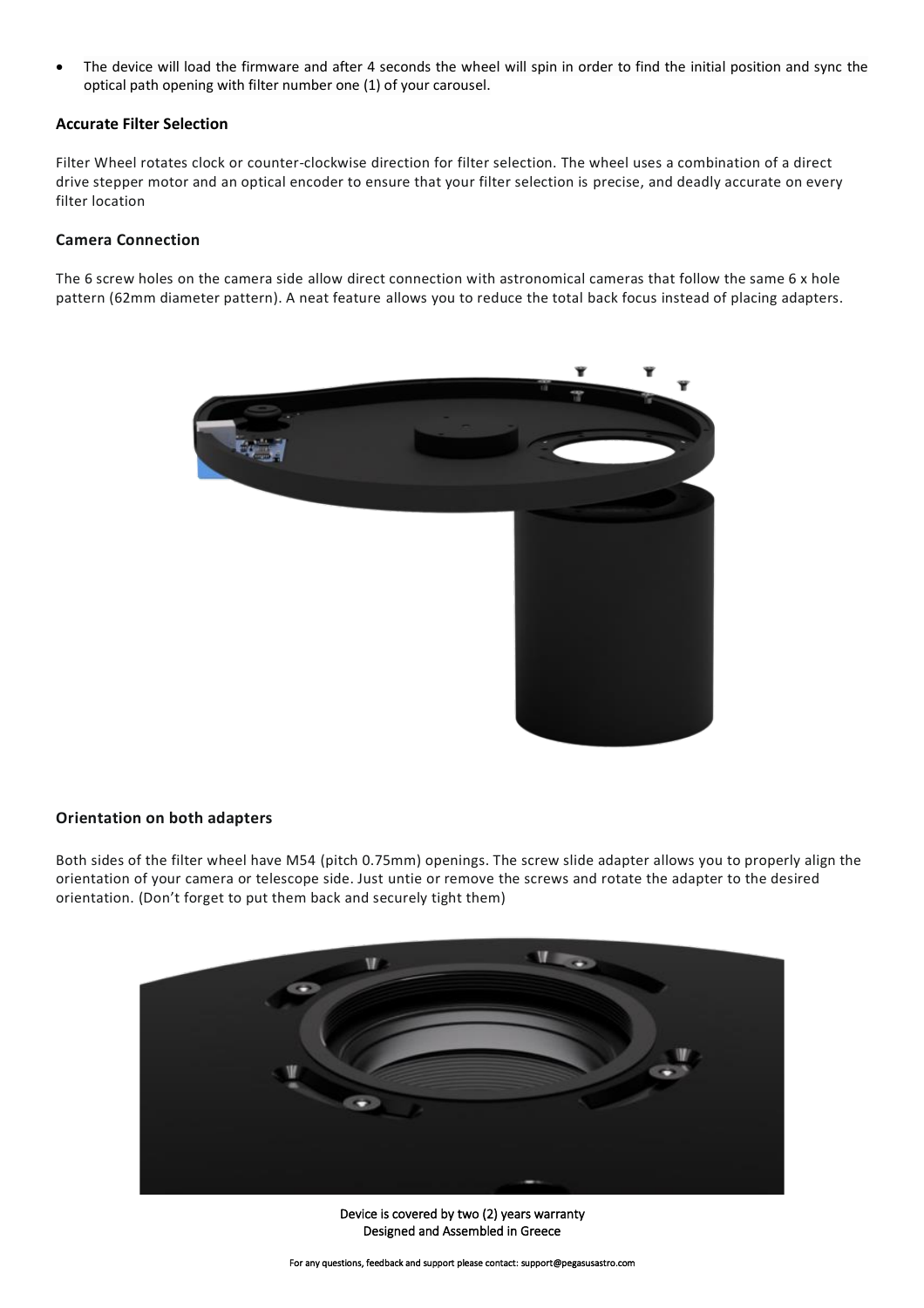If you would like to orient the telescope side adapter of your filter wheel then you have to remove the carousel. In order to do that:

- Remove the three (3) hex screws and rise the carousel.
- Adjust the adapter placement
- Carefully place the carousel back along with the 3 screws. Don't forget to securely tight them.



#### **Mechanical Design**

The body of the Indigo filter wheel is aluminum CNC milled. High-quality aluminum alloy allowed us to design the filter wheel as thin as possible (19.0mm, **19.6mm with adapters installed on both sides**).



#### **Maintenance**

The wheel requires very little maintenance. Grease or any other lubricant on filter wheel's bearings is not required for lots of years. Motor shaft has a small rubber pulley which turns and by friction it moves the large filter carousel. If you find that there is not enough friction to securely grip the carousel, please untie the Alen key screw (ref arrow from the image below) from the motor and move the motor closer to the carousel to increase the grip force.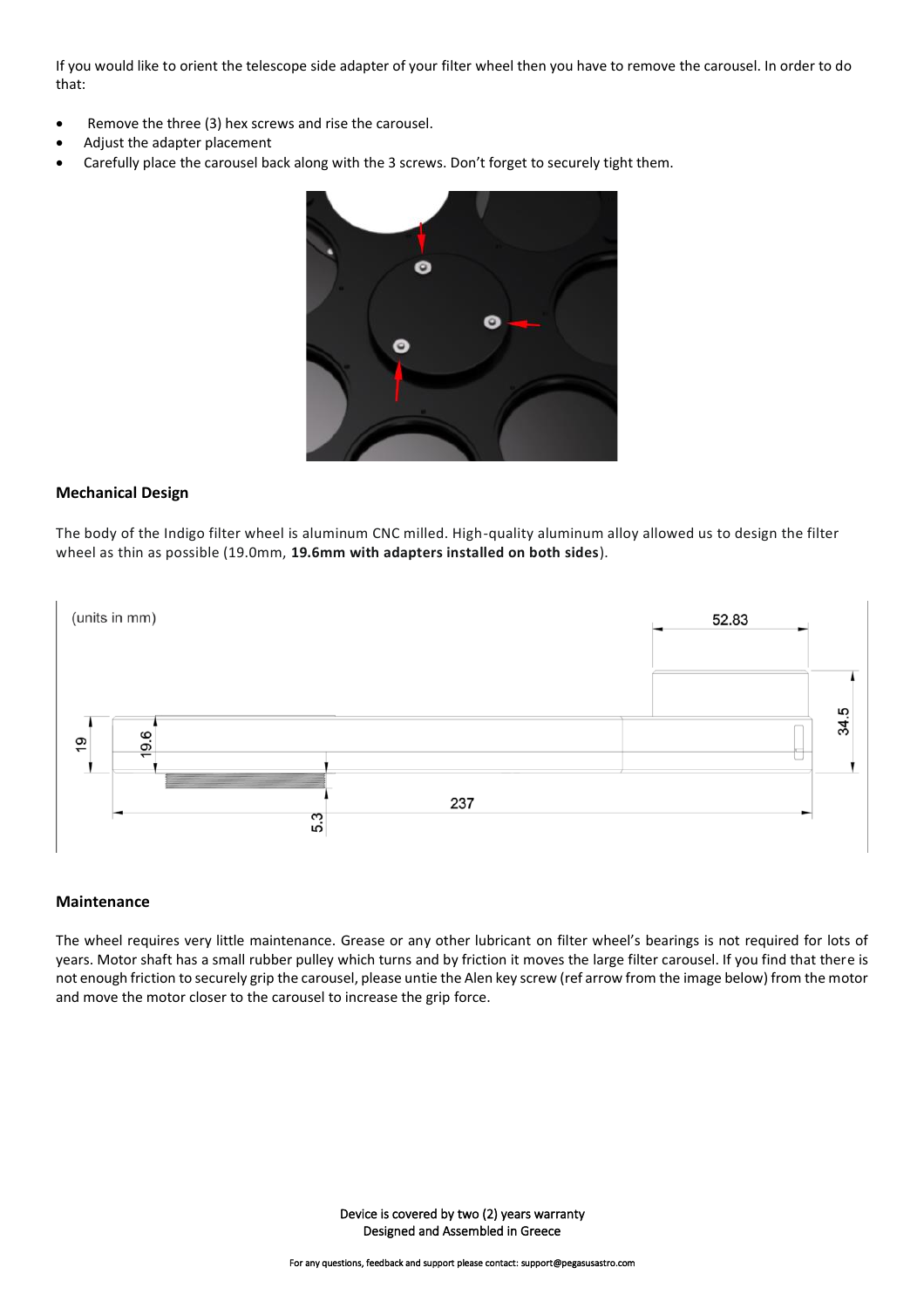

If you would like to clean the surface, please use a few drops of alcohol on a soft cloth.

#### *What is in the box:*



## **Technical Specification**

| <b>Thickness</b> | 19.6 mm                                                |
|------------------|--------------------------------------------------------|
| Weight           | 900 grams                                              |
| Power            | 5 Volts from USB Cable (Type B) / 300mA during slewing |
| <b>Positions</b> | 7                                                      |
| <b>Filters</b>   | 2-inch Mounted or 50mm unmounted (default carousel)    |
| Telescope Side   | M54 / 0.75mm pitch                                     |
| Camera Side      | M54 / 0.75mm pitch                                     |
| Filter Lock      | Stepper Motor and IR Sensor for accurate lock position |